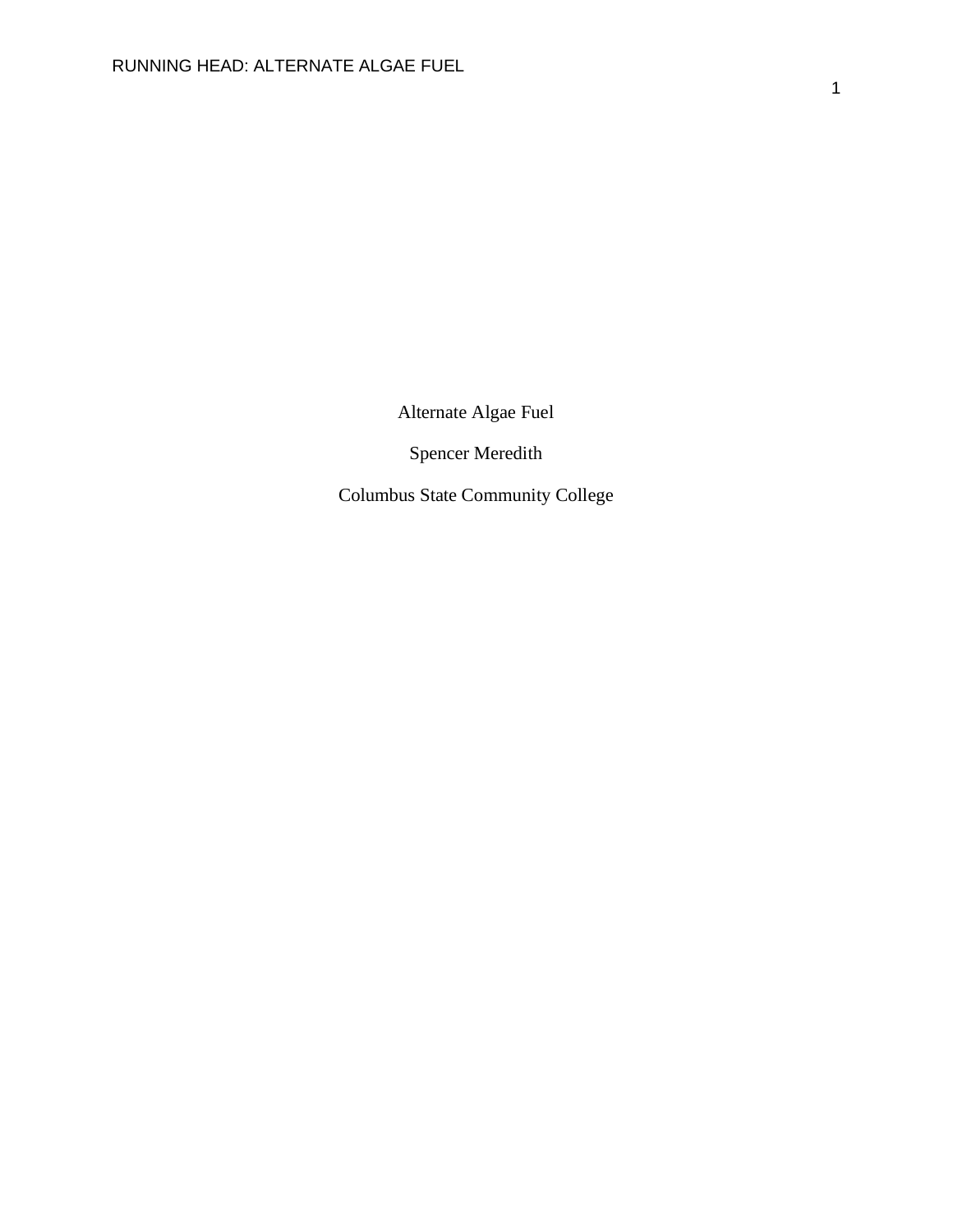## Abstract

Hold your nose as we dive into the aquatic world of microalgae. Conducting research seeking a renewable energy source, I found algae has the potential to change the world for the better. The oil from algae species can be turned into a biofuel, fuel produced from agricultural processes that can be used in transportation engines. This fuel and overall process of algae production has been found to be a safer and more environmental friendly process than fossil fuels. Also, algae grows in water, making it farmable in many different ways, each system holding their own unique advantages. What stands in the way of commercial viability is the amount of money needed to build enough mechanisms that make algae a cheaper and more available fuel than the current fossil fuel, but scientist remain determined and believe it can work.

Keywords: Biofuel, Algae Oil, Alternate Energy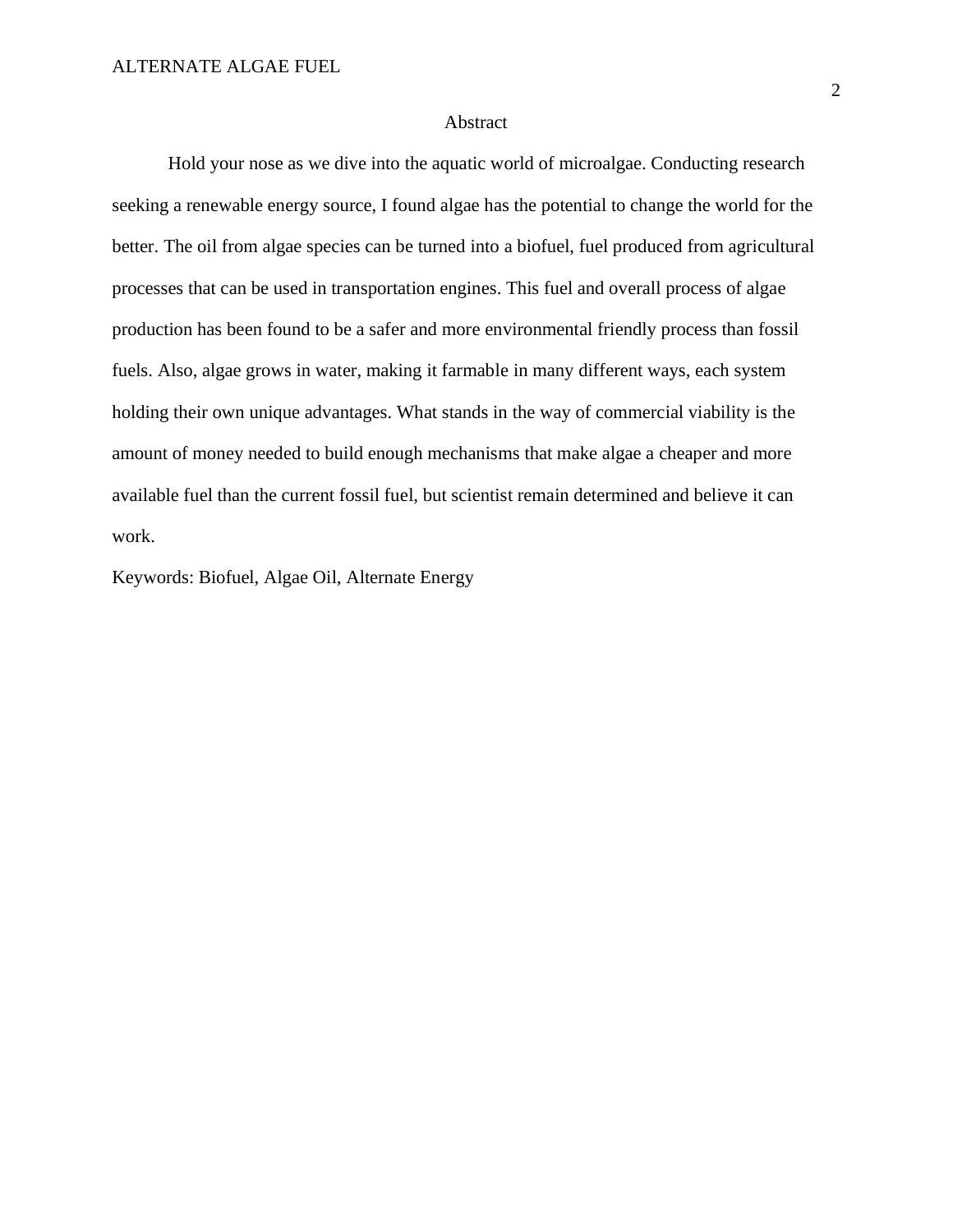### Alternate Algae Fuel

"We are going to exit the fossil fuel era. It is inevitable." says Elon Musk, CEO and lead designer of multiple prodigious projects (Felix, 2015). Musk is the head developer of Space-X, a multi-billion dollar private spacecraft company with goals of colonizing Mars. He also invented the hyperloop, a machine that will carry passengers from Los Angeles to San Francisco in thirtyfive minutes, normally a seven hour drive. The superstar inventor also works closely to refine Tesla, Inc., an automotive electric car company. Needless to say, Musk is in touch with the current environmental needs of the world and his thoughts on drastically reducing the use of fossil fuels is a commonly shared opinion among a greater part of the science community. Over the last century, humans, or more precisely, the United States, have been burning fossil fuels and emitting carbon dioxide into the atmosphere at an exponential rate. Carbon dioxide (CO2) is a greenhouse gas that radiates energy from the sun towards earth's surface, raising the temperature and coining the term "global warming". The damaging effects of global warming have only just begun and scientists predict that there will be many environmental catastrophes if no changes are made. Thankfully, scientists, engineers, and several large companies around the world have shown interest in refining the processes involved in generating safer alternative fuels, an intriguing one being algae fuel. Algae fuel is a biofuel that uses algae's energy-rich oils to produce fuels, most commonly biodiesel, a fuel that can be used in any vehicle that operates on petroleum-based diesel. Among all biofuels (corn, sugar, soy, etc.), algae is the easiest to grow and cultivate. It's also a "carbon neutral" process, meaning the CO2 emitted when burned is the same CO2 the algae consumed in order to grow, improving the environmental crisis mentioned earlier. While the benefits sound promising, this is a new process and needs to be further developed before being implemented to a commercial scale. In order for it to be found in gas stations nationwide, much more research must be done which means the largest impediment is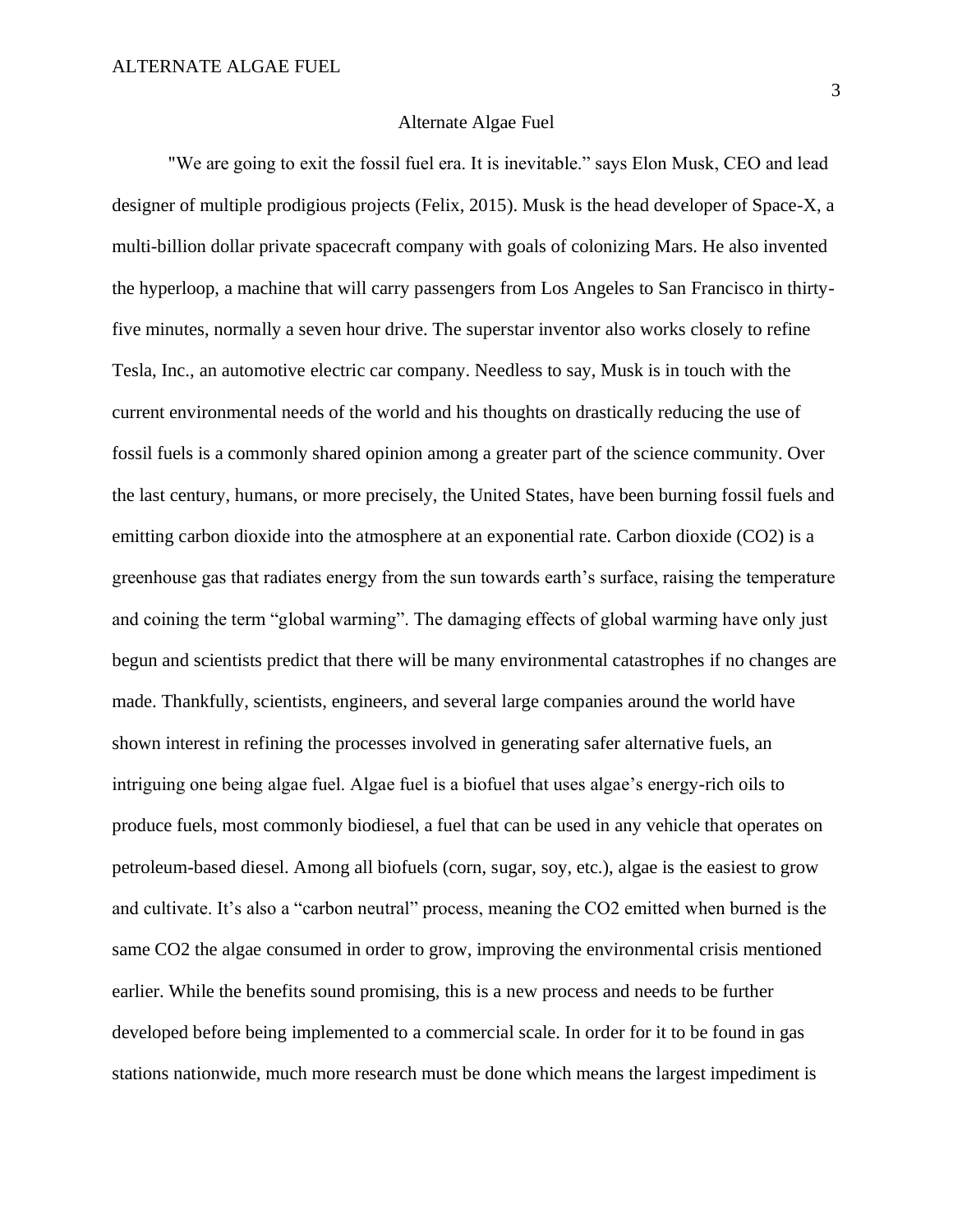time and money. On a relatively small scale it has been proven to be far more beneficial than other fuels (bio and fossil) in virtually every aspect. With strong efforts and diligent research in the science community, algae fuel can be used across the world as a superior alternative to fossil fuel.

Algae are microorganism that can be turned into a biofuel which produces a significant amount of safe, usable energy. In 1942 two men, Richard Harder and Hans Von Witsch thought microalgae could be grown as a source of lipids for food or fuel. With advances in technology their idea to utilize algaes oils has become a practical way of renewable energy. In the 1990s, algae fuel research by many companies was abandoned due to low prices of petroleum and a fear that commercializing biofuels was not practical with their current systems. A biofuel is an alternative to liquid fossil fuels like petroleum. It is renewable and agriculturally produced. Algae grow in water and when farmed are typically held in a module, pond, or raceway, converting sunlight into energy. The energy is stored in the oils and that oil is what is converted into biofuel. The U.S Department of Energy released a video summarizing their knowledge on algae fuel in which they say, "algae can potentially produce up to 60 times more oil per acre than land based plants" (Energy, 2012). Meaning 1,000 acres of algae that is grown in ponds, wastewater, or closed loop systems, could produce oil equivalent to that of 60,000 acres of land crops like corn. Algae is separated into oil and biomass and then refined to produce biodiesel, ethanol, and jet fuel. A globally focused renewable energy company, Algae.Tec claims, "Algae Tec fuel can be produced at approximately half the price of current crude oil" (Biofuels 2012). While this has been proven true on a small scale, having a safe and renewable source of fuel like this is globally is the end goal.

Algae fuel is much easier to grow and cultivate than alternate sources of energy. The main thing that separates algae cultivation from that of any other fuel source is simply, water.

4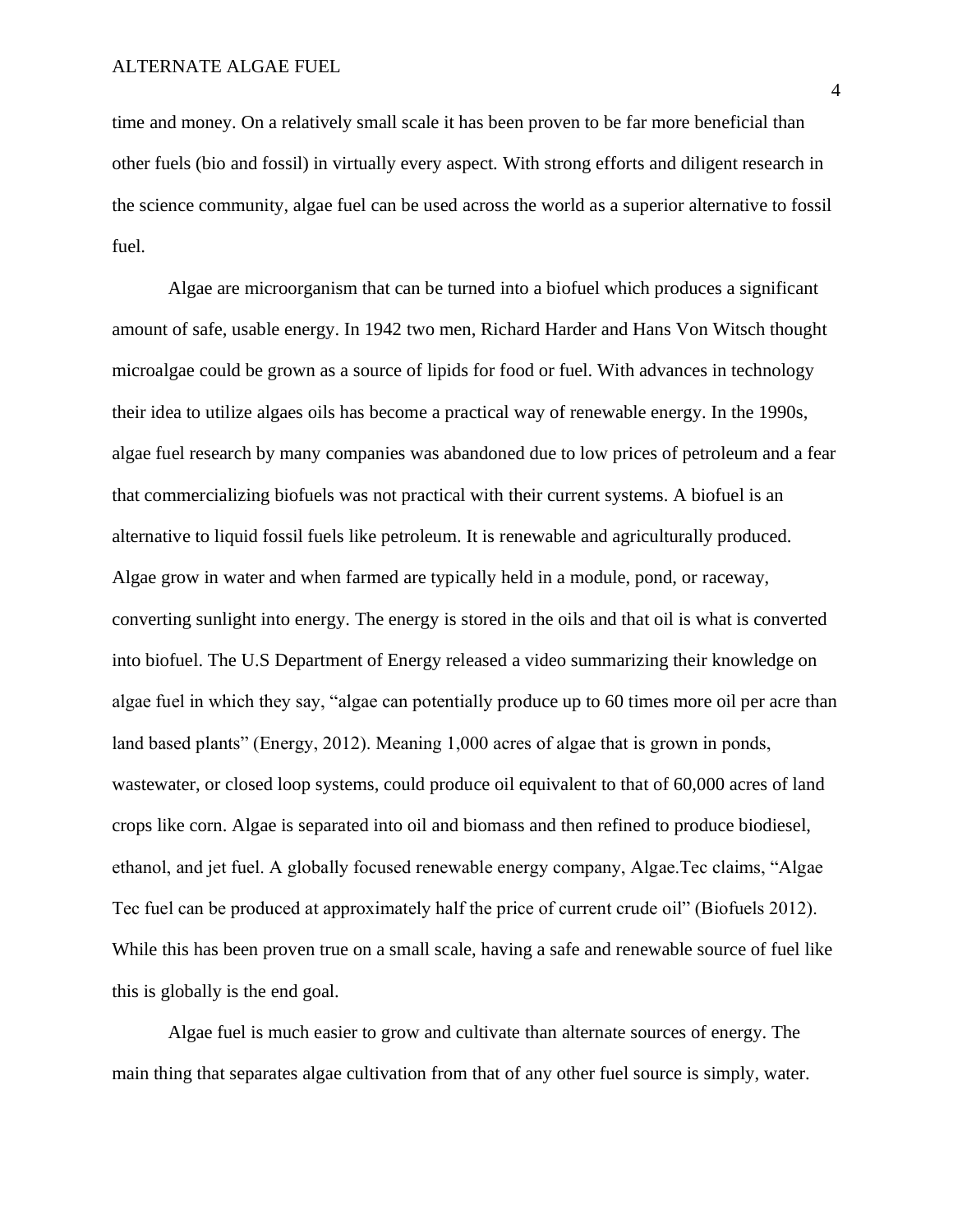#### ALTERNATE ALGAE FUEL

Algae thrives in water and can be grown in places not suitable for traditional crops. The main cultivation techniques currently are open pond system with paddle waves, or a photobioreactors. Photobioreactors are engineered devices that utilize a light source to cultivate phototrophic microorganisms, like algae, that use photosynthesis to create biomass that turns into fuel (Wasanasathian, 2007). In addition, different ways of growing the algae hold their own advantages. A turf scrubber grows algae much faster and can be harvested every two weeks. In an article published by the American Institute of Biological Sciences, "turf scrubbers can produce 18 metric tons of biomass per year" (Adey, H., Kangas, C., & Walter, 2011). Exxon Mobil, the largest international oil and gas company in the world, worth roughly \$275 billion, is on board with the implementation of algae fuel. They released a scientific article expressing why they stand strongly behind the production of algae stating, "The major inputs for phototrophic algae production are sunlight and carbon dioxide, two resources that are abundant, sustainable, and free." (Mobil, 2017). In fact, algae production plants can be placed next to a factories emitting large amounts of CO2 benefit from it. The CO2 is captured and then bubbled into the water that algae use to grow.

Algae fuel is safer for the environment than the current bio and fossil fuels. Fossil fuels provide great amounts of energy, and are overall a very valuable resource. The problem with them stems from the amount of carbon they produce. The concentration of CO2 in the air is exponentially increasing and becoming unsuitable for the planet. The National Renewable Energy Laboratory released a report stating, "Algae biofuels have the potential to replace a significant portion of the total diesel used today with a smaller environmental footprint" (Murthy, 2010). What makes algae a great alternative is that its process is "Carbon neutral". As American Energy puts it in an article dissecting carbon neutral operations, "When biofuels release carbon into the atmosphere the emissions are considered to be carbon neutral because the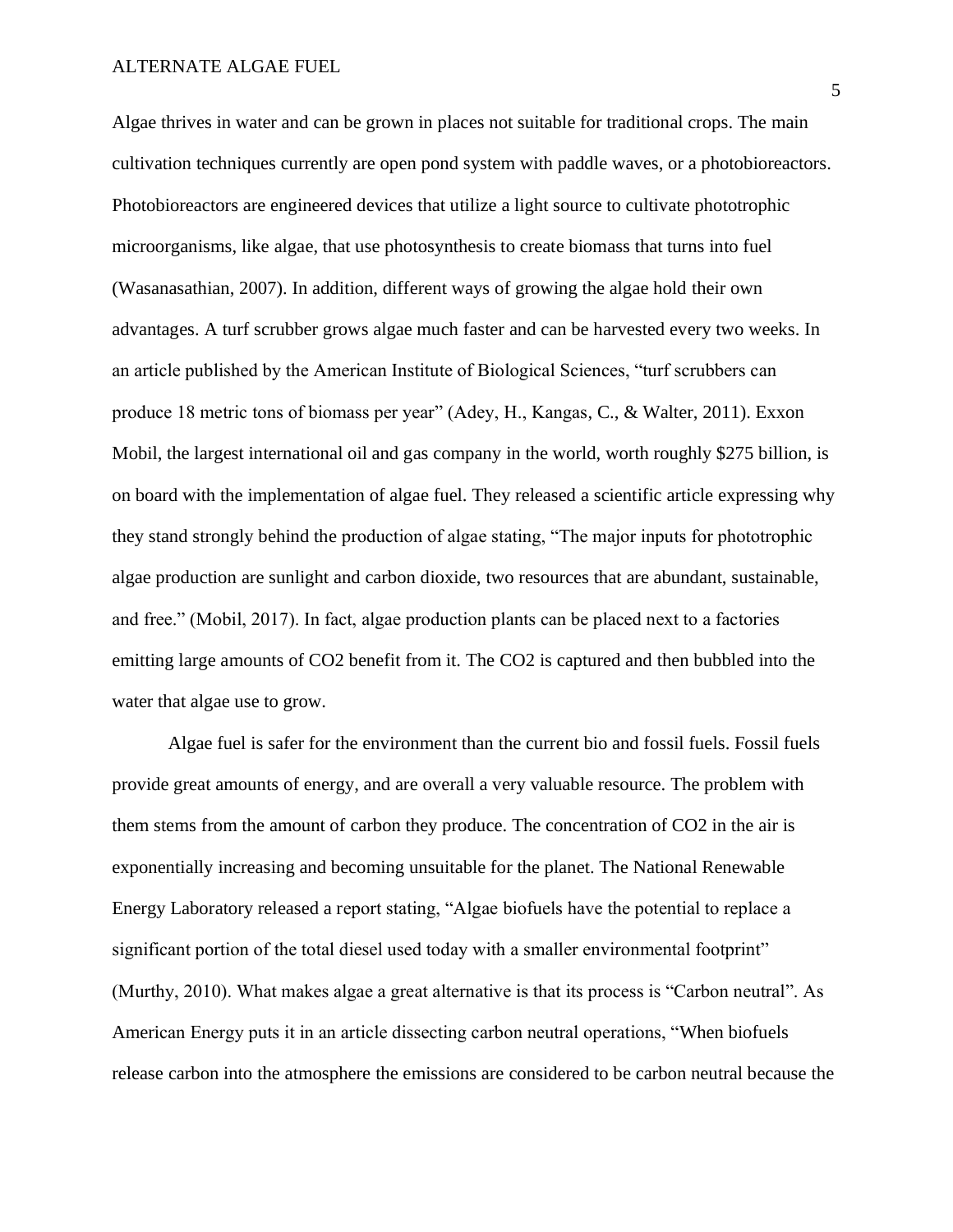carbon is continuously recycled from the atmosphere as new energy crops are grown each season to make more biofuels" (Energy A, 2017). Another environmentally friendly aspect about algae is its ability to utilize run off, or wastewater. This is water that has been affected by humans, consisting of pollutants like phosphates, nitrates and ammonia that provide nutrients for the algae. When growing in wastewater, bacteria must go through a process call anaerobic digestion where it breaks down the biodegradable material and acts as a fertiliser to feed the algae. Water that would normally kill crops can now be used for an effective purpose and benefit the environment immensely.

Algae fuel has not been implemented into a large enough scale to meet the current energy needs. As we've seen, there are plenty of aspects about algae that solve current issues, the findings are remarkable, but the problem is expansion. According to the U.S Energy Information Administration, "17.67 million barrels of petroleum are produced per day" (Energy 2019). This number is so incredibly high that one company alone cannot produce that much biofuel with the current technology. As with any advancement in the world, it is going to take thousands of selfless hours invested by an entire community into improving the process in every step of the algaes lifespan. Scientists want to advance projects proven to be a better option on small scale.

The only thing holding humanity back from a great leap in science, using microalgae to power transportation, is research and money. Scientist have been searching for a dependable renewable energy resource for years and finally have a serious contender for alternative to fossil fuels, algae.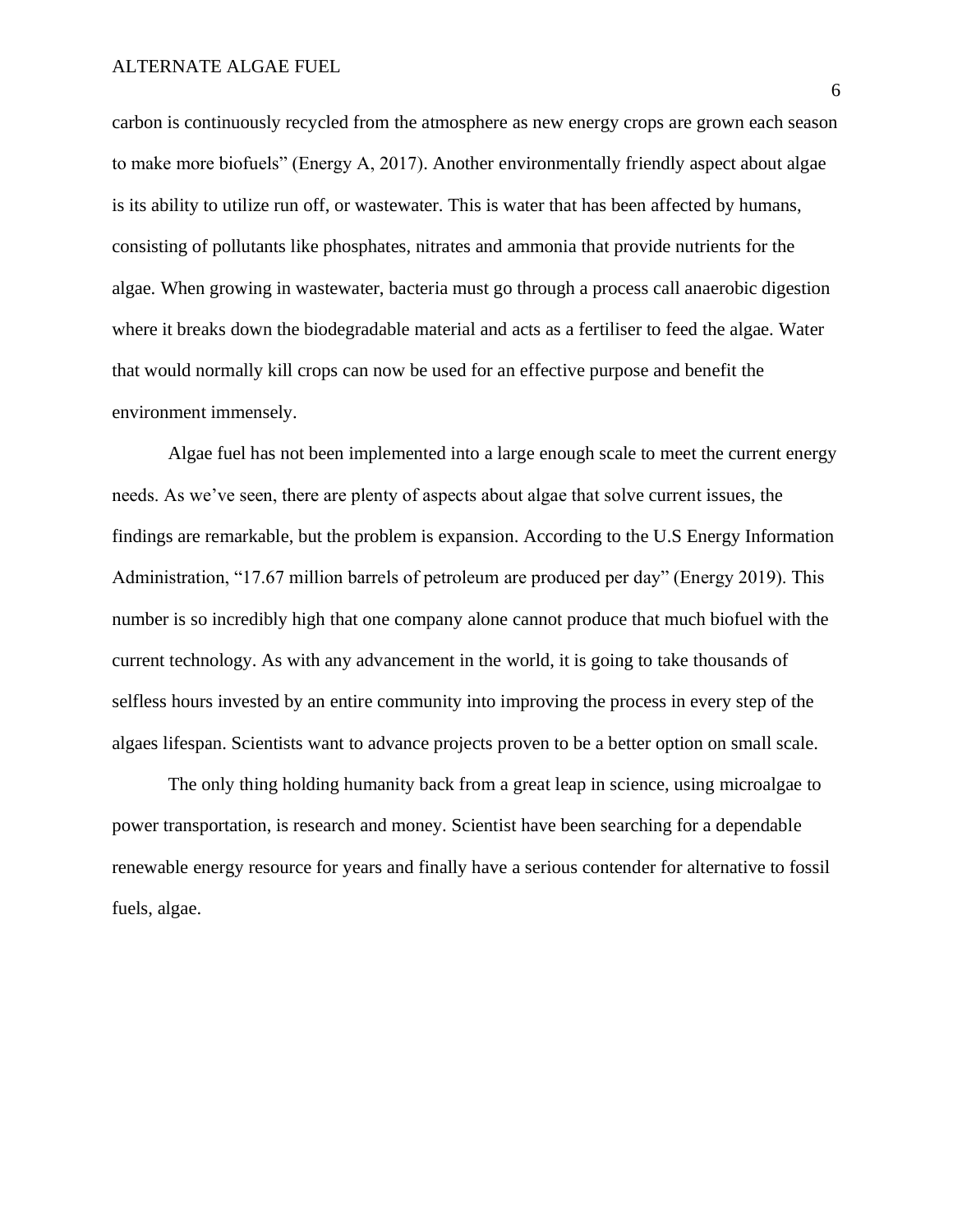#### References

- Adey, H., W., Kangas, C., P., & Walter. (2011, June 01). Algal Turf Scrubbing: Cleaning Surface Waters with Solar Energy while Producing a Biofuel. Retrieved April 23, 2019, from<https://academic.oup.com/bioscience/article/61/6/434/224890>
- Biofuels, A. (Director). (2012, January 18). *How the Technology Works* [Video file]. Retrieved April 23, 2019, from https://www.youtube.com/watch?v=QP\_HbQ5cWSk
- Energy, A. (2017). Carbon Neutral. Retrieved April 23, 2019, from http://www.americanenergyindependence.com/carbonneutral.aspx
- Energy, U. (2012, September 05). Energy 101 | Algae-to-Fuels. Retrieved from <https://www.youtube.com/watch?v=IxyvVkeW7Nk>
- Energy, U. (2019). U.S. Energy Information Administration EIA Independent Statistics and Analysis. Retrieved April 23, 2019, from <https://www.eia.gov/tools/faqs/faq.php?id=268&t=6>
- Felix, B. (2015, December 02). Tesla's Elon Musk says transition from fossil fuels inevitable. Retrieved April 23, 2019, from https://www.reuters.com/article/us-climatechangeelonmusk-idUSKBN0TL2XU20151202
- Mobil, E. (2017, June 20). Breakthrough in algae biofuel research reported. Retrieved April 23, 2019, from https://phys.org/news/2017-06-breakthrough-algae-biofuel.html

Murthy, Satyanarayana. "Current Status and Potential for Algal Biofuels Production Al Darzins (NREL) Philip Pienkos (NREL." *Academia.edu*, 2010, www.academia.edu/37015006/Current\_Status\_and\_Potential\_for\_Algal\_Biofuels\_Produ ction\_Al\_Darzins\_NREL\_Philip\_Pienkos\_NREL.

Wasanasathian, A. (2007). Photobioreactor. Retrieved April 23, 2019, from https://www.sciencedirect.com/topics/immunology-and-microbiology/photobioreactor